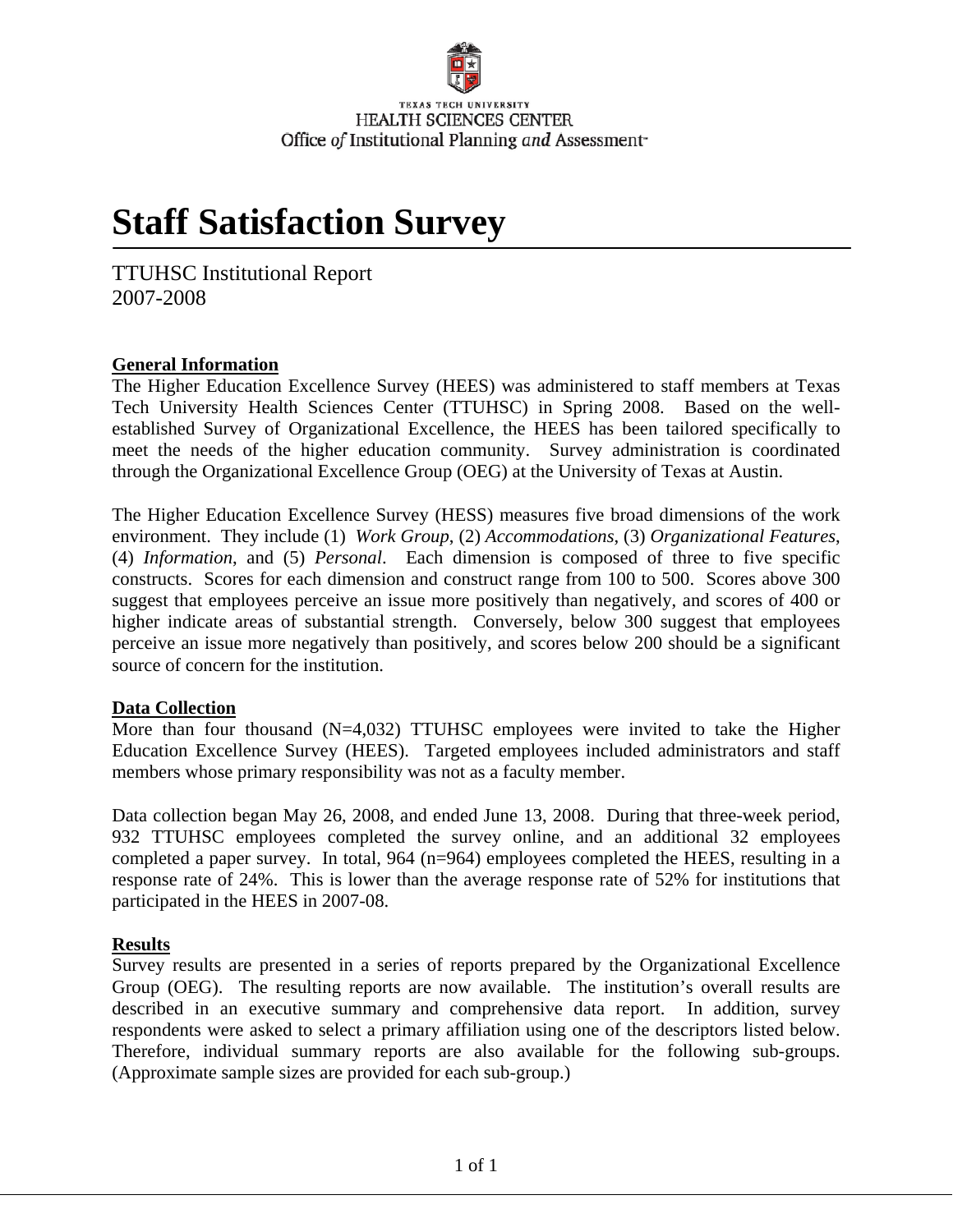- School of Allied Health Sciences (SOAHS) (*n=57*)
- Correctional Managed Health Care (CMHC) (*n=69*)
- Resident Physicians (*n=63*)
- School of Medicine, excluding CMHC and Resident Physician (SOM) (*n=63*)
- School of Nursing (SON) (*n=238*)
- School of Pharmacy (SOP) (n=34)
- Graduate School of Biomedical Sciences (GSBS) (*n=9*)
- Academic Services (*n=17*)
- Finance and Administration Business Affairs (*n=37*)
- Finance and Administration Human Resources (*n=15*)
- Finance and Administration Physical Plant (*n=18*)
- Finance and Administration Other (*n=32*)
- Information Technology (IT) (*n=39*)
- Institutes (e.g. Garrison, Rural Health) (*n=13*)
- Institutional Advancement/Communications and Marketing (Adv/ Comm & Mkt) (*n=9*)
- Libraries (*n=14*)
- Research  $(n=39)$
- Other  $(n=185)$

Respondents were also asked to indicate their location using one of the descriptors listed below. Thus, individual summary reports are available for these sub-groups as well:

- Abilene  $(n=10)$
- Amarillo  $(n=173)$
- Dallas  $(n=0)$
- El Paso  $(n=156)$
- Lubbock  $(n=499)$
- Permian Basin (*n=61*)
- Hill Country (*n=0*)
- Correctional Facilities (*n=19*)

The reports distributed by the OEG provide an excellent overview of survey results, highlighting key strengths and potential areas of concern by identifying the highest and lowest construct scores. However, it may be necessary to note some additional observations not addressed in those reports. This supplemental report provides construct and dimension scores in relation to various benchmarks. Benchmark scores are available for all organizations who administered the Survey of Organizational Excellence, organizations of a similar size, organizations with an educational mission, and institutions of higher education See Tables 1-5 throughout the text. Individual units and departments are encouraged to run their own analyses of the data as well. Contact the Office of Institutional Planning and Effectiveness (OIPE) for a particular data set.

#### **Limitations**

A word of caution is necessary before proceeding to the following sections. As with any survey administration, there are certain limitations of which to be aware. A key consideration for this survey is that respondents self-selected the sub-groups for primary affiliation and location. Therefore, it is possible that respondents either mistakenly or intentionally marked sub-groups to which they did not belong. This may be attributed to confusion in selecting the most appropriate sub-group and/or fear of one's identity being determined based on his/her responses. (There were approximately 185 respondents who marked *Other* as their primary affiliation.) In addition, some respondents did not select any sub-groups. Another consideration relates to the significance of the results. The information presented below is descriptive only. No efforts have been made to calculate whether differences are statistically significant. Third, small sample sizes impact survey results, and resulting samples may not be representative of the population. With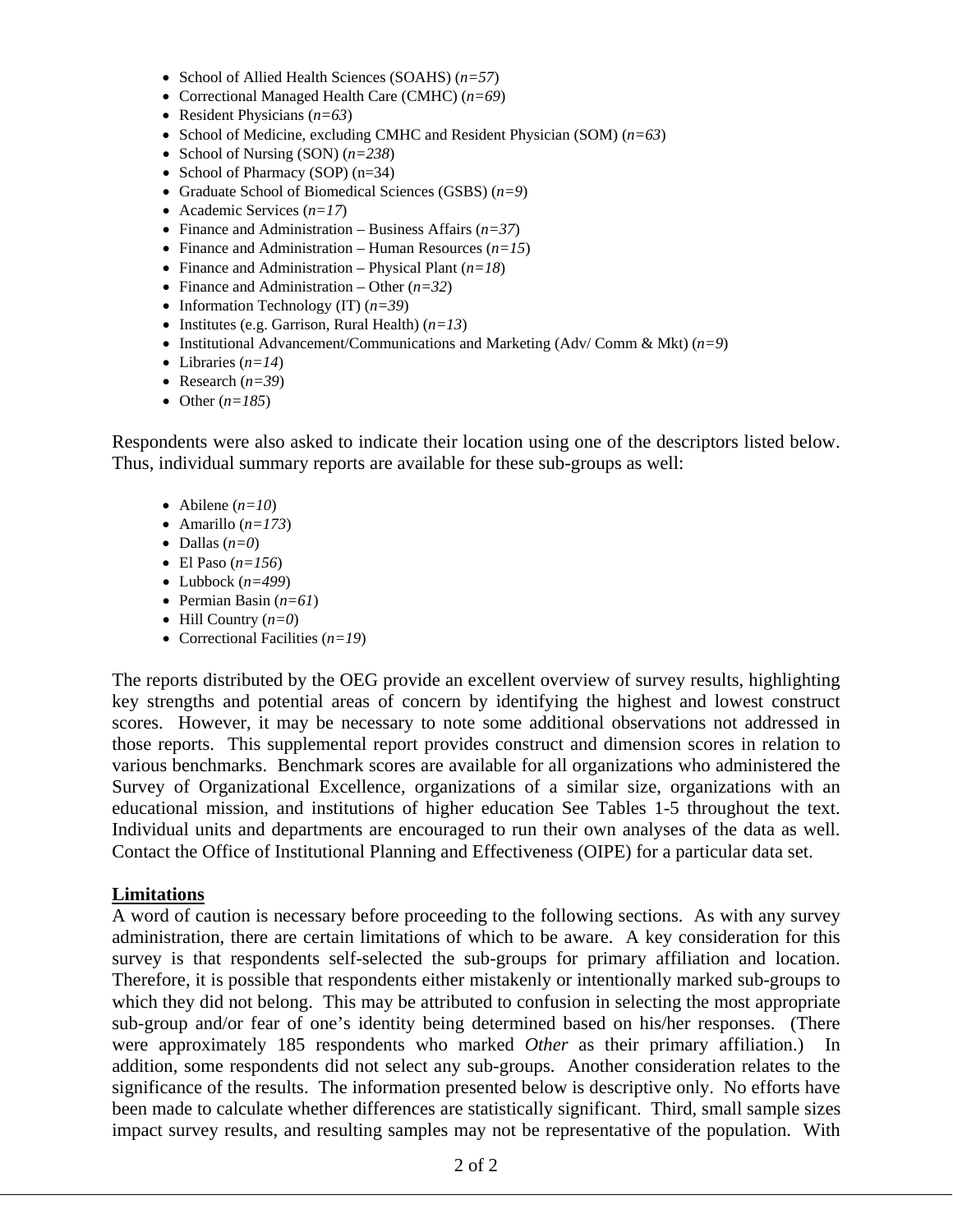these considerations in mind, the potential strengths and areas of concern presented below should be considered carefully. Individual unit and/or department leaders are encouraged to explore issues in more depth as necessary in order to determine the most appropriate courses of action.

#### **Dimension I: Work Group**

The *Work Group* dimension relates to employees' activities within their immediate work environment. They include factors that concern how employees interact with peers, supervisors, and those involved in everyday work activities. This dimension is composed four constructs. Brief descriptions of those constructs are provided below. Additional descriptions are available in the OEG reports.

- (1) *Supervisor Effectiveness*: Provides insight into the nature of supervisory relationships in the organization;
- (2) *Fairness*: Measures the extent to which employees believe that equal and fair opportunity exists for all members of the organization;
- (3) *Team Effectiveness*: Captures employees' perceptions of the effectiveness of their work group and the extent to which the organizational environment supports teamwork among employees; and
- (4) *Diversity*: Addresses the extent to which employees feel that individual differences may result in alienation and/or missed opportunities for learning or advancement.

On the *Work Group* dimension, no specific strengths emerged for TTUHSC when compared to the benchmarks (see Table 1-A). One construct for which TTUHSC scored lower than all the other benchmarks was *Fairness*.

| <b>Dimension</b>        | <b>Construct Name</b>           |              | <b>TTUHSC</b> |                |                      |           |
|-------------------------|---------------------------------|--------------|---------------|----------------|----------------------|-----------|
|                         |                                 | <b>Total</b> | <b>Size</b>   | <b>Mission</b> | <b>Higher</b><br>Ed. | $n = 964$ |
| <b>Work Group</b>       | <b>Supervisor Effectiveness</b> | 344          | 318           | 336            | 354                  | 333       |
|                         | <b>Fairness</b>                 | 363          | 339           | 353            | 352                  | 330       |
|                         | <b>Team Effectiveness</b>       | 344          | 317           | 337            | 336                  | 320       |
|                         | <b>Diversity</b>                | 359          | 337           | 355            | 361                  | 344       |
| <b>WORK GROUP SCORE</b> |                                 | 352          | 327           | 345            | 350                  | 331       |

**Table 1-A.** *Work Group* **Dimension Comparisons for the Institution** 

Additional insights related to the *Work Group* dimension are evident in the dimension and construct scores for the sub-groups organized by primary affiliation and location. These scores were compared against all available benchmark scores, which include scores for all organizations who have administered the Survey of Organizational Excellence, organizations of a similar size, organizations with an educational mission, institutions of higher education, and the TTUHSC. Tables 1-B and 1-C list the specific areas that had scores above (+) all the benchmark scores, as well as those areas whose scores were below (-) all the benchmark comparisons. The latter may indicate the need for further exploration and/or improvement. Affiliations and locations not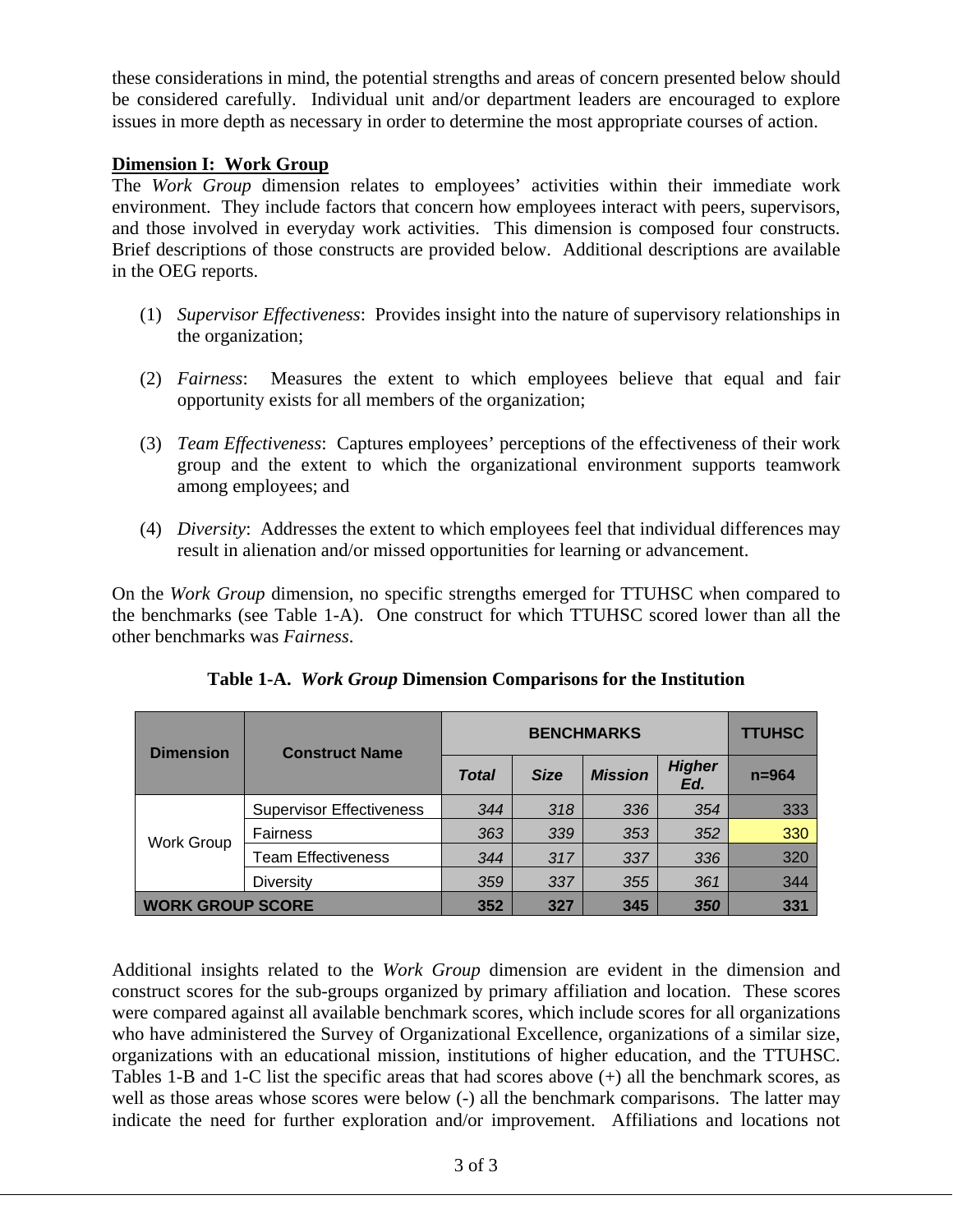listed fell within the range of the comparative scores. A spreadsheet comparing the actual scores across affiliation and location is available through the Office of Institutional Planning and Effectiveness (OIPE) upon request.

| <b>Construct Name</b>           | $(\textnormal{-})$                                                           | $(+)$                                                                                                |
|---------------------------------|------------------------------------------------------------------------------|------------------------------------------------------------------------------------------------------|
| <b>Supervisor Effectiveness</b> | Other                                                                        | <b>Academic Services</b><br>F&A - Bus, Affairs<br>Institutes<br>Adv./ Comm. & Mkt.                   |
| <b>Fairness</b>                 | <b>Residents</b><br><b>SOM</b><br><b>GSBS</b><br>$F&A$ – Human Res.<br>Other | <b>None</b>                                                                                          |
| <b>Team Effectiveness</b>       | <b>CMHC</b><br><b>SOM</b><br>Other                                           | <b>Academic Services</b><br>F&A - Bus. Affairs<br>Institutes<br>Adv./ Comm. & Mkt.                   |
| <b>Diversity</b>                | <b>CMHC</b><br>Other                                                         | <b>GSBS</b><br><b>Academic Services</b><br><b>Institutes</b><br>Adv./ Comm. & Mkt.**                 |
| <b>WORK GROUP DIMENSION</b>     | <b>CMHC</b><br><b>Other</b>                                                  | <b>Academic Services</b><br><b>F&amp;A - Bus. Affairs</b><br><b>Institutes</b><br>Adv./ Comm. & Mkt. |

**Table 1-B.** *Work Group* **Dimension by Affiliation** 

\*\* Scored above 400

|  | Table 1-C. Work Group Dimension by Location |  |  |
|--|---------------------------------------------|--|--|
|--|---------------------------------------------|--|--|

| <b>Construct Name</b>           | $(-)$                                       | $(+)$       |
|---------------------------------|---------------------------------------------|-------------|
| <b>Supervisor Effectiveness</b> | <b>Correctional Facilities*</b>             | <b>None</b> |
| Fairness                        | El Paso<br><b>Correctional Facilities</b>   | <b>None</b> |
| <b>Team Effectiveness</b>       | Amarillo<br><b>Correctional Facilities*</b> | <b>None</b> |
| <b>Diversity</b>                | <b>Correctional Facilities*</b>             | <b>None</b> |
| <b>WORK GROUP DIMENSION</b>     | <b>Correctional Facilities*</b>             | <b>None</b> |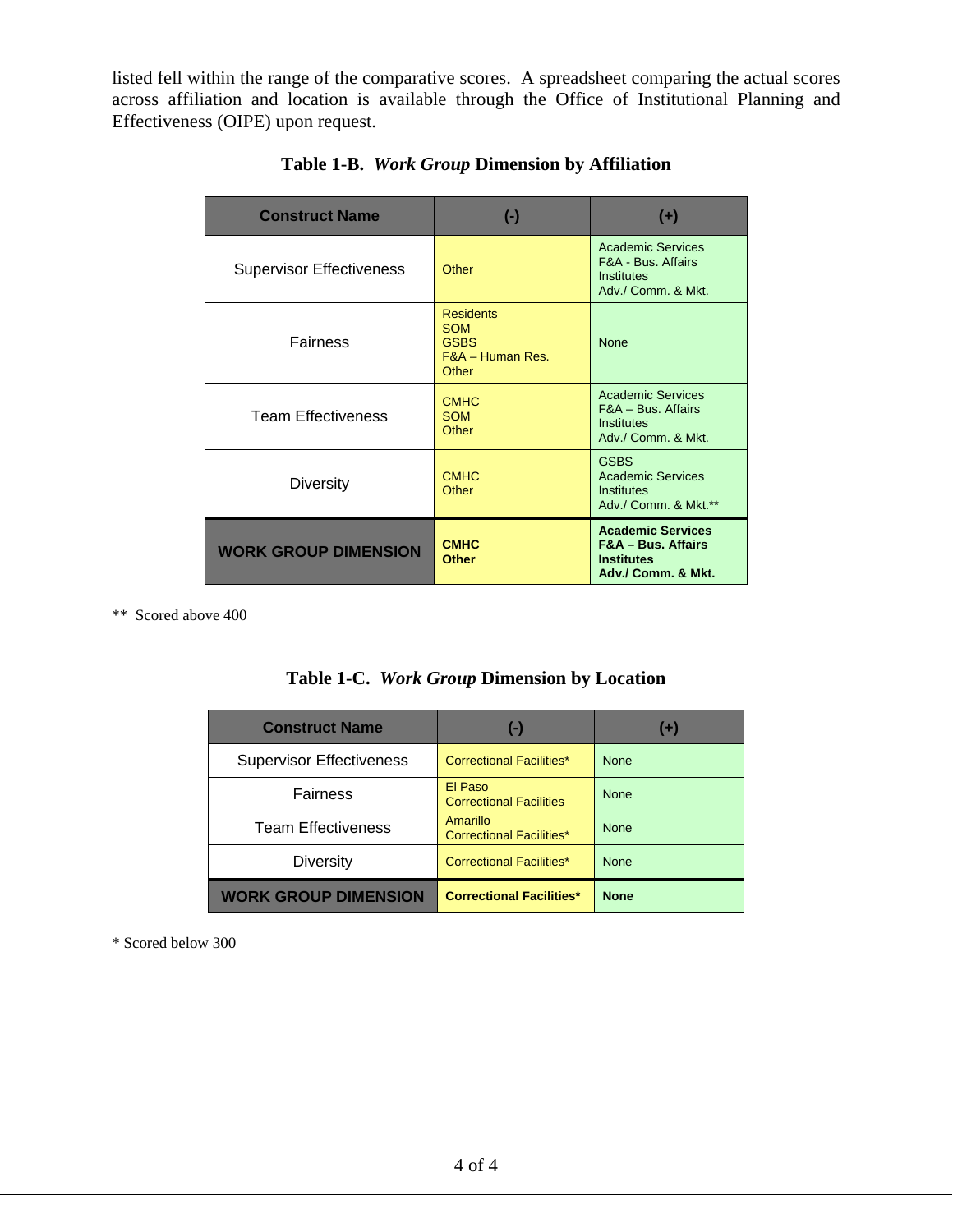#### **Dimension II: Accommodations**

The *Accommodations* dimension considers the physical work setting and the factors associated with compensation, work technology, and tools. In the words of the OEG, this dimension relates to the "total benefit package" provided to employees by the organization. This dimension is composed four constructs. Brief descriptions of those constructs are provided below. Additional descriptions are available in the OEG reports.

- (1) *Fair Pay*: Feedback from the viewpoint of employees about the competitiveness of the toal compensation package compared to similar jobs in their own communities;
- (2) *Physical Environment*: Captures employee perceptions of the work setting and the degree to which employees believe that it is a safe and pleasant working environment;
- (3) *Benefits*: Provides an indication of the role that the employment benefit package plays in attracting and retaining employees; and
- (4) *Employment Development*: Captures perceptions of the priority given to career and personal development by the organization.

On the *Accommodations* dimension, data indicate that TTUHSC construct scores are in line with those of the comparative groups (see Table 2-A). Note that construct score for *Fair Pay* falls below 300, which typically indicates a source of concern for participating organizations. However, it is important to note that all comparative scores fall below the desired level on this particular construct.

| <b>Dimension</b>            | <b>Construct Name</b>         | <b>BENCHMARKS</b> |             |                |                      | <b>TTUHSC</b> |
|-----------------------------|-------------------------------|-------------------|-------------|----------------|----------------------|---------------|
|                             |                               | <b>Total</b>      | <b>Size</b> | <b>Mission</b> | <b>Higher</b><br>Ed. | $n = 964$     |
| Accommodations              | Fair Pay                      | 260               | 229         | 267            | 272                  | 244           |
|                             | <b>Physical Environment</b>   | 380               | 356         | 380            | 385                  | 382           |
|                             | <b>Benefits</b>               | 361               | 345         | 372            | 383                  | 379           |
|                             | <b>Employment Development</b> | 357               | 341         | 355            | 373                  | 355           |
| <b>ACCOMMODATIONS SCORE</b> |                               | 339               | 317         | 343            | 353                  | 340           |

**Table 2-A.** *Accommodations* **Dimension Comparisons for the Institution** 

Additional insights related to the *Accommodations* dimension are evident in the dimension and construct scores for the sub-groups organized by primary affiliation and location. Tables 2-B and 2-C list the specific areas that had scores above (+) all the benchmark scores, as well as those areas whose scores were below (-) all the benchmark comparisons. The latter may indicate the need for further exploration and/or improvement. Affiliations and locations not listed fell within the range of the comparative scores. A spreadsheet comparing the actual scores across affiliation and location is available through the Office of Institutional Planning and Effectiveness (OIPE) upon request.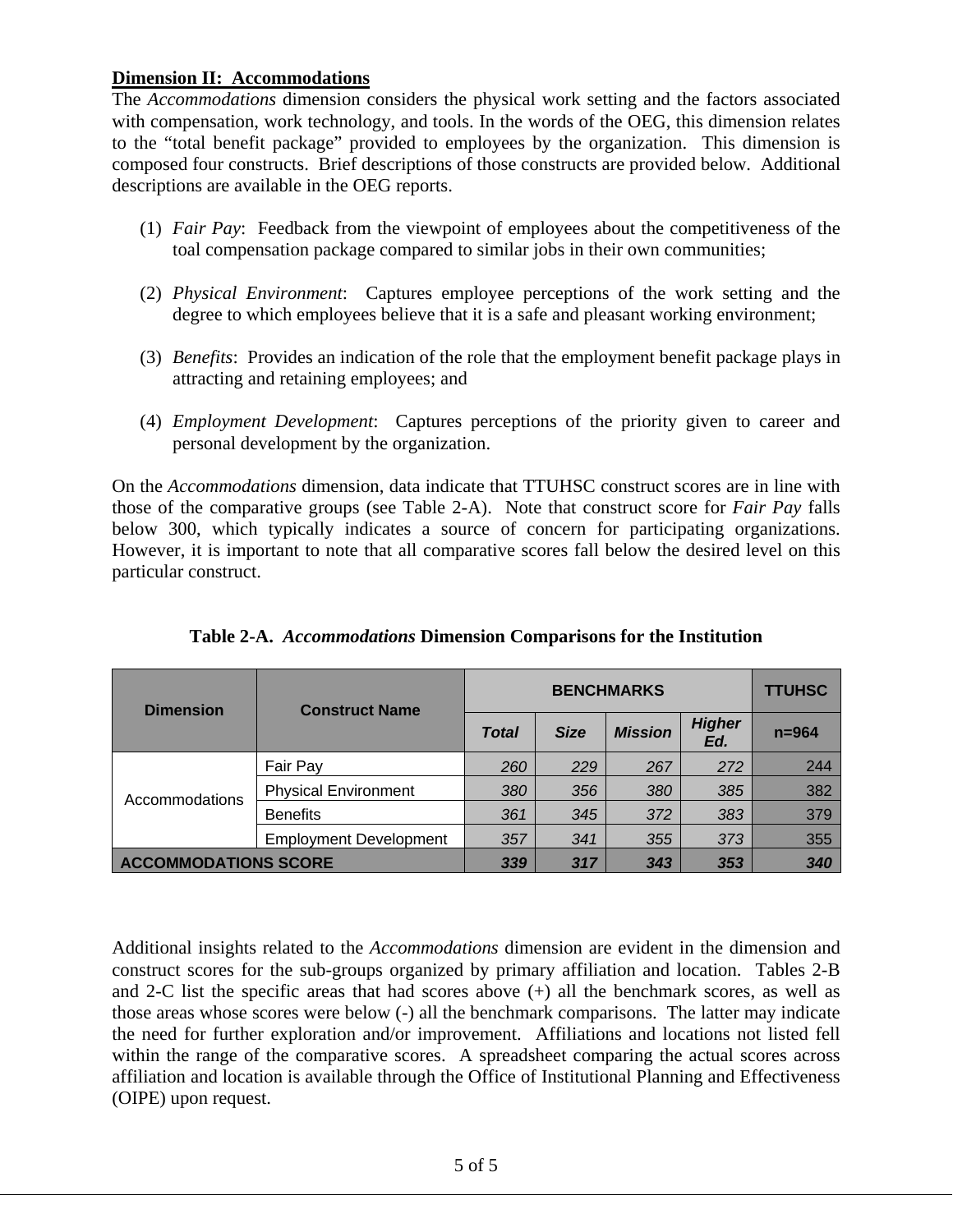| <b>Construct Name</b>           | $(-)$                                            | $(+)$                                                                                                                                                                          |
|---------------------------------|--------------------------------------------------|--------------------------------------------------------------------------------------------------------------------------------------------------------------------------------|
| Fair Pay                        | SOM*<br>SOP*<br><b>F&amp;A</b> - Physical Plant* | <b>Residents</b><br><b>Academic Services</b><br>Adv./ Comm. & Mkt.                                                                                                             |
| <b>Physical Environment</b>     | <b>None</b>                                      | <b>SOAHS</b><br>GSBS**<br>Academic Services**<br>F&A - Business Affairs**<br>$F&A$ – Other<br>Institutes**<br>Adv./ Comm. & Mkt.**                                             |
| <b>Benefits</b>                 | <b>None</b>                                      | <b>CMHC</b><br><b>SOP</b><br>Academic Services**<br><b>F&amp;A</b> - Business Affairs<br>F&A - Human Res.<br>F&A - Physical Plant<br>$F&A$ – Other<br>IT<br>Adv./ Comm. & Mkt. |
| <b>Employment Development</b>   | <b>SOP</b><br><b>GSBS</b><br>Other               | F&A - Physical Plant<br>Institutes**<br>Adv./ Comm. & Mkt.<br>Libraries                                                                                                        |
| <b>ACCOMMODATIONS DIMENSION</b> | <b>None</b>                                      | <b>Residents</b><br><b>Academic Services</b><br><b>Institutes</b><br>Adv./ Comm. & Mkt.                                                                                        |

**Table 2-B.** *Accommodations* **Dimension by Affiliation** 

\* Scored below 300 AND outside the range of comparative scores

\*\* Scored above 400

| Table 2-C. Accommodations Dimension by Location |  |  |
|-------------------------------------------------|--|--|
|-------------------------------------------------|--|--|

| <b>Construct Name</b>           | $(-)$                                     | $(+)$                               |
|---------------------------------|-------------------------------------------|-------------------------------------|
| Fair Pay                        | Abilene*                                  | <b>None</b>                         |
| <b>Physical Environment</b>     | <b>Correctional Facilities</b>            | Abilene<br>Lubbock<br>Permian Basin |
| <b>Benefits</b>                 | <b>None</b>                               | Amarillo                            |
| <b>Employment Development</b>   | Abilene<br><b>Correctional Facilities</b> | <b>None</b>                         |
| <b>ACCOMMODATIONS DIMENSION</b> | <b>None</b>                               | <b>None</b>                         |

\* Scored below 300 AND outside the range of comparative scores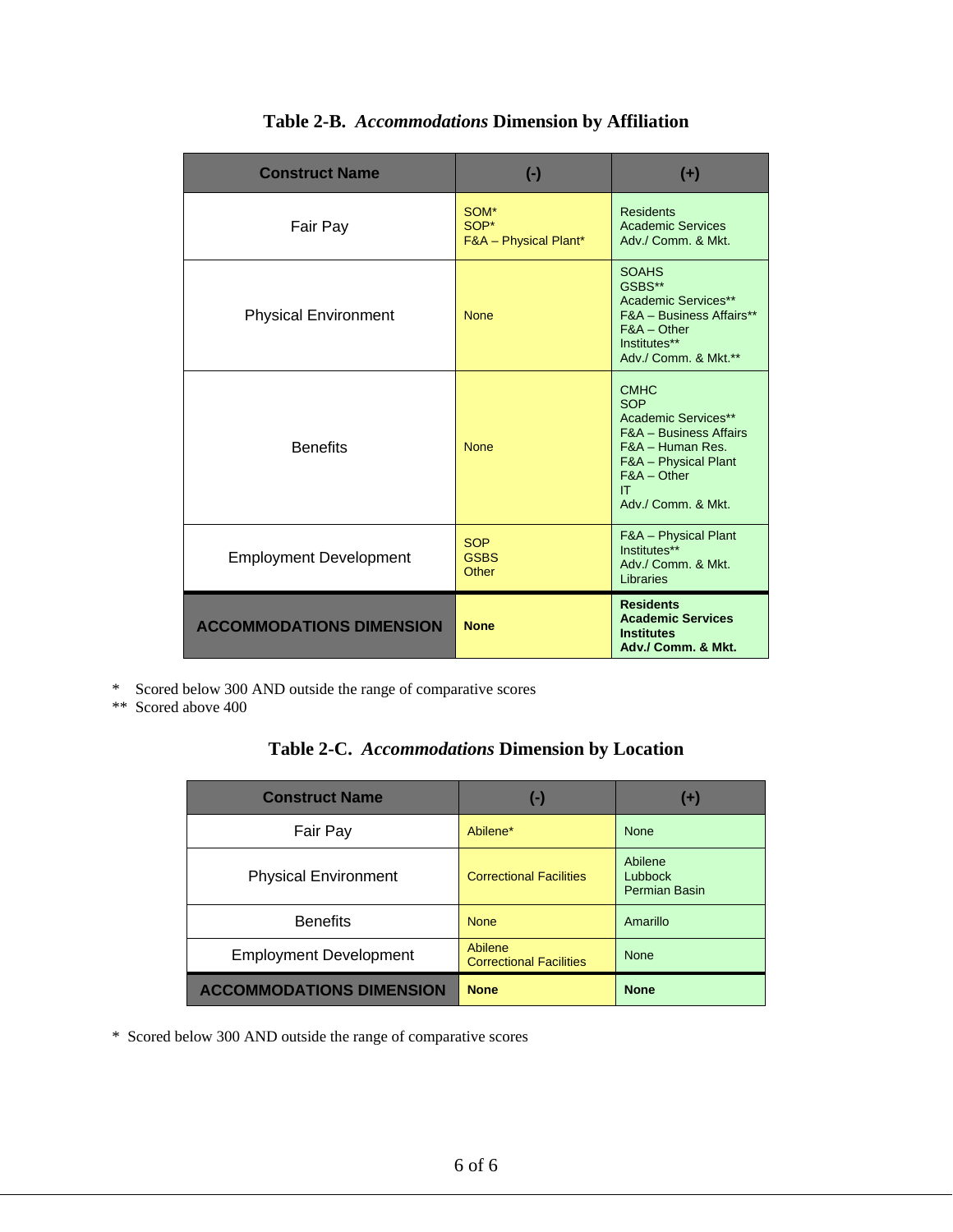#### **Dimension III: Organizational Features**

The *Organizational Features* dimension addresses the organization's interface with external influences. It is an internal evaluation of the organization's ability to assess changes in the environment and make needed adjustments. This dimension is composed of five constructs. Brief descriptions of those constructs are provided below. Additional descriptions are available in the OEG reports.

- (1) *Change-Oriented*: Gathers employees perceptions of the organization's capability and readiness to change based on new information and ideas;
- (2) *Goal-Oriented*: Addresses the organization's ability to include all its members in focusing resources towards goal accomplishment;
- (3) *Holographic:* Refers to the degree to which all actions of the organization are cohesive and understood by all, including the consistency of decision-making and activities within the organization;
- (4) *Strategic*: Captures employees' thinking about how the organization responds to external influences, including those which play a role in defining the mission, services, and products provided by the organization; and
- (5) *Quality*: Focuses on the degree to which quality principles, such as customer service and continuous improvement, are integral to the organizational culture.

On the *Organizational Features* dimension, no specific strengths emerged for TTUHSC when compared to the benchmarks (see Table III-A). One construct for which TTUHSC scored lower than all the other benchmarks was *Quality*.

| <b>Dimension</b>                     | <b>Construct Name</b>  | <b>BENCHMARKS</b> |             |                |                      | <b>TTUHSC</b> |
|--------------------------------------|------------------------|-------------------|-------------|----------------|----------------------|---------------|
|                                      |                        | <b>Total</b>      | <b>Size</b> | <b>Mission</b> | <b>Higher</b><br>Ed. | $n = 964$     |
|                                      | <b>Change Oriented</b> | 346               | 322         | 339            | 349                  | 331           |
|                                      | <b>Goal Oriented</b>   | 362               | 337         | 353            | 357                  | 344           |
| <b>Organizational Features</b>       | Holographic            | 355               | 329         | 351            | 356                  | 339           |
|                                      | Strategic              | 394               | 368         | 390            | 375                  | 368           |
|                                      | Quality                | 391               | 367         | 387            | 380                  | 364           |
| <b>ORGANIZATIONAL FEATURES SCORE</b> |                        | 369               | 344         | 364            | 363                  | 349           |

**Table 3-A.** *Organizational Features* **Dimension Comparisons for the Institution** 

Additional insights related to the *Organizational Features* dimension are evident in the dimension and construct scores for the sub-groups organized by primary affiliation and location. Tables 3-B and 3-C list the specific areas that had scores above (+) all the benchmark scores, as well as those areas whose scores were below (-) all the benchmark comparisons. The latter may indicate the need for further exploration and/or improvement. Affiliations and locations not listed fell within the range of the comparative scores. A spreadsheet comparing the actual scores across affiliation and location is available through the Office of Institutional Planning and Effectiveness (OIPE) upon request.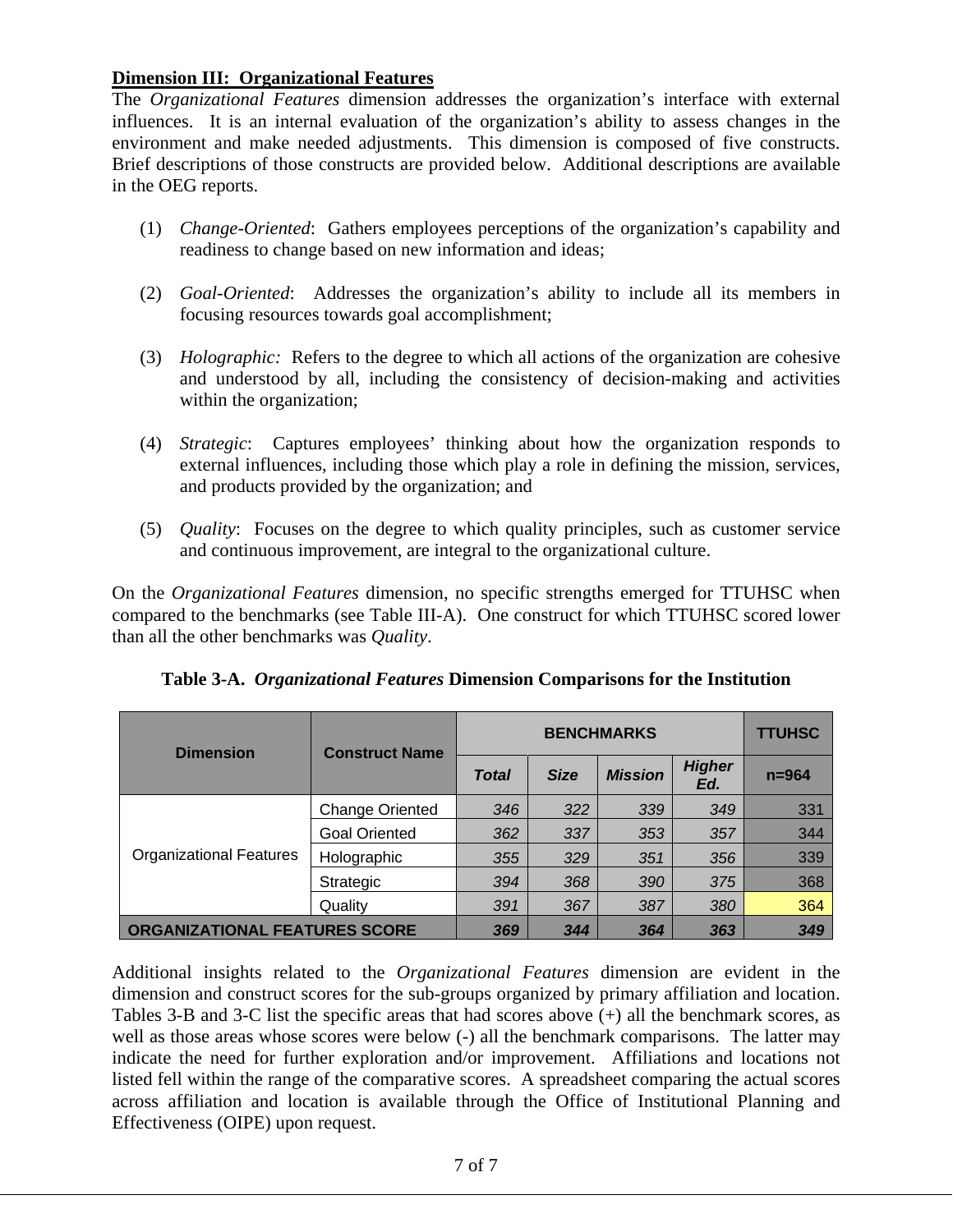| <b>Construct Name</b>                    | $(\cdot)$                                                                        | $(+)$                                                                                                                             |
|------------------------------------------|----------------------------------------------------------------------------------|-----------------------------------------------------------------------------------------------------------------------------------|
| Change-Oriented                          | <b>CMHC</b><br>Other                                                             | <b>GSBS</b><br><b>F&amp;A</b> - Business Affairs<br><b>Institutes</b><br>Adv. / Comm. & Mkt.                                      |
| Goal-Oriented                            | <b>CMHC</b><br><b>SOM</b><br><b>SOP</b><br>F&A - Physical Plant                  | <b>GSBS</b><br><b>Academic Services</b><br><b>F&amp;A - Business Affairs</b><br>Institutes**<br>Adv. / Comm. & Mkt.               |
| Holographic                              | <b>CMHC</b><br>Other                                                             | <b>Academic Services</b><br><b>F&amp;A</b> - Business Affairs<br>F&A - Physical Plant<br><b>Institutes</b><br>Adv. / Comm. & Mkt. |
| Strategic                                | <b>CMHC</b><br><b>SOM</b><br><b>SOP</b><br><b>GSBS</b><br>$F&A$ – Other<br>Other | <b>None</b>                                                                                                                       |
| Quality                                  | <b>CMHC</b><br><b>SOP</b><br>F&A - Human Res.<br>Other                           | <b>GSBS</b><br><b>Academic Services</b><br><b>F&amp;A - Business Affairs</b><br>Institutes**<br>Adv. / Comm. & Mkt.**             |
| <b>ORGANIZATIONAL FEATURES DIMENSION</b> | <b>CMHC</b><br><b>SOM</b><br><b>SOP</b><br><b>Other</b>                          | <b>Academic Services</b><br><b>F&amp;A - Business Affairs</b><br><b>Institutes</b><br>Adv. / Comm. & Mkt.                         |

### **Table 3-B.** *Organizational Features* **Dimension by Affiliation**

\*\* Scored above 400

## **Table 3-C.** *Organizational Features* **Dimension by Location**

| <b>Construct Name</b>                    | $(\textnormal{-})$                                     | $(+)$       |
|------------------------------------------|--------------------------------------------------------|-------------|
| Change-Oriented                          | <b>Correctional Facilities*</b>                        | <b>None</b> |
| Goal-Oriented                            | <b>Correctional Facilities*</b>                        | <b>None</b> |
| Holographic                              | <b>Correctional Facilities*</b>                        | <b>None</b> |
| Strategic                                | Abilene<br>El Paso<br><b>Correctional Facilities</b>   | <b>None</b> |
| Quality                                  | Amarillo<br>El Paso<br><b>Correctional Facilities*</b> | <b>None</b> |
| <b>ORGANIZATIONAL FEATURES DIMENSION</b> | <b>Correctional Facilities*</b>                        | <b>None</b> |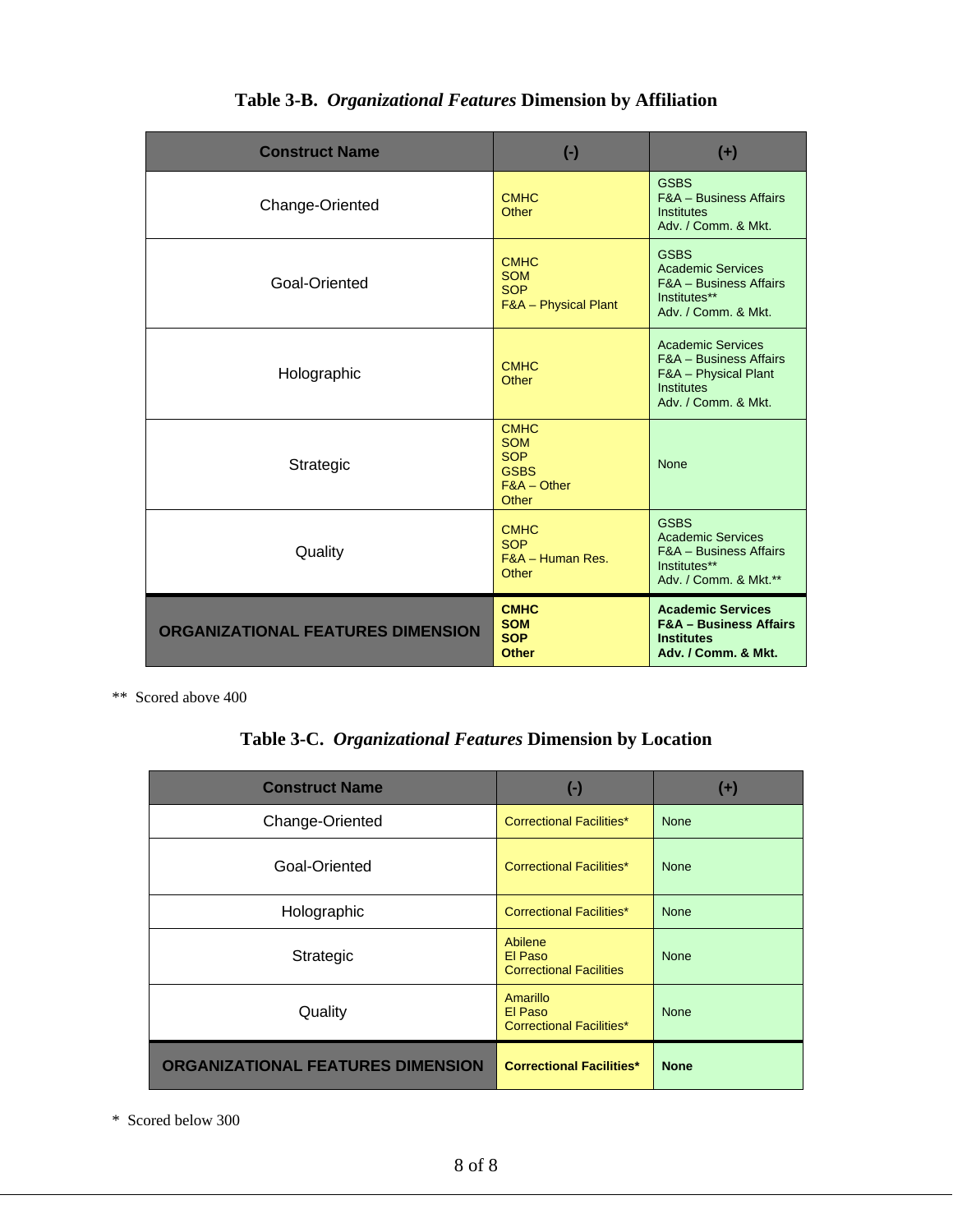#### **Dimension IV: Information**

The *Information* dimension refers to the consistency and structure of communication flow within the organization and to external groups. It examines the degree to which communication is directed towards work-related concerns, how focused and effective it is, and how accessible it is to employees. This dimension is composed of three constructs. Brief descriptions of those constructs are provided below. Additional descriptions are available in the OEG reports.

- (1) *Internal*: Captures the nature of communication exchanges within the organization and addresses the extent to which employees view information exchanges as open and productive;
- (2) *Availability*: Provides insight into whether employees know where to get needed information and whether they have the ability to access it in a timely manner;
- (3) *External*: Looks at how information flows in and out of the organization and focuses on the ability of the organization to synthesize and apply external information to work performed by the organization.

On the *Information* dimension, data indicate that TTUHSC construct scores are in line with those of the comparative groups (see Table 4-A). No specific strengths or areas of concern emerged for the institution as a whole.

| <b>Dimension</b>         | <b>Construct Name</b> |              | <b>TTUHSC</b> |                |                      |           |
|--------------------------|-----------------------|--------------|---------------|----------------|----------------------|-----------|
|                          |                       | <b>Total</b> | <b>Size</b>   | <b>Mission</b> | <b>Higher</b><br>Ed. | $n = 964$ |
| Information              | Internal              | 335          | 307           | 326            | 324                  | 317       |
|                          | Availability          | 373          | 347           | 363            | 359                  | 355       |
|                          | External              | 378          | 353           | 374            | 369                  | 360       |
| <b>INFORMATION SCORE</b> |                       | 362          | 335           | 354            | 350                  | 344       |

#### **Table 4-A.** *Information* **Dimension Comparisons for the Institution**

Additional insights related to the *Information* dimension are evident in the dimension and construct scores for the sub-groups organized by primary affiliation and location. Tables 4-B and 4-C list the specific areas that had scores above (+) all the benchmark scores, as well as those areas whose scores were below (-) all the benchmark comparisons. The latter may indicate the need for further exploration and/or improvement. Affiliations and locations not listed fell within the range of the comparative scores. A spreadsheet comparing the actual scores across affiliation and location is available through the Office of Institutional Planning and Effectiveness (OIPE) upon request.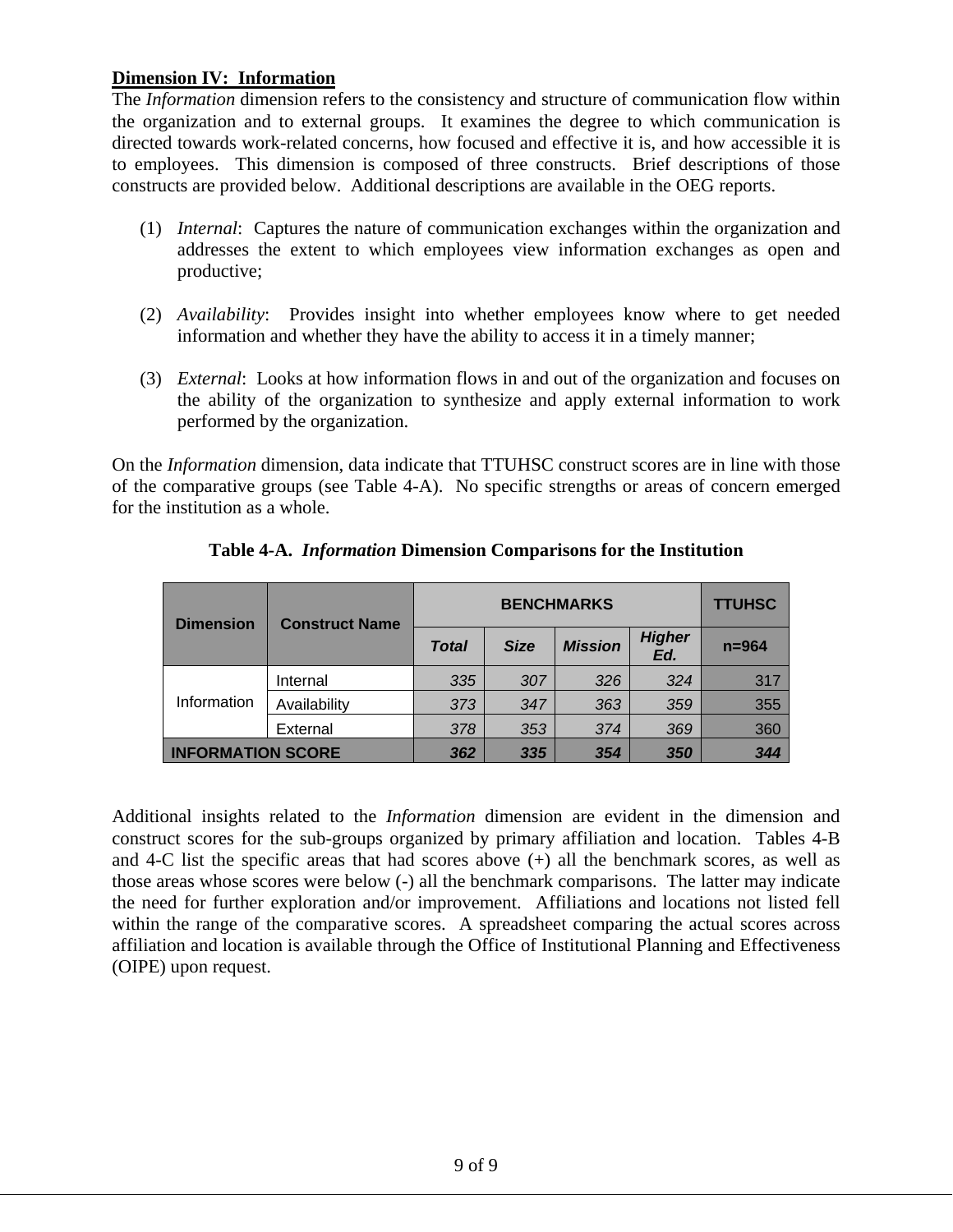| <b>Construct Name</b>        | $(\cdot)$                                | $(+)$                                                                                                                                       |
|------------------------------|------------------------------------------|---------------------------------------------------------------------------------------------------------------------------------------------|
| Internal                     | CMHC <sup>*</sup><br>SOP*                | <b>Residents</b><br><b>GSBS</b><br><b>Academic Services</b><br><b>F&amp;A - Business Affairs</b><br><b>Institutes</b><br>Adv./ Comm. & Mkt. |
| Availability                 | <b>CMHC</b><br><b>SOP</b><br><b>GSBS</b> | <b>F&amp;A</b> - Business Affairs                                                                                                           |
| External                     | <b>CMHC</b>                              | <b>Institutes</b><br>Adv./ Comm. & Mkt.                                                                                                     |
| <b>INFORMATION DIMENSION</b> | <b>CMHC</b><br><b>SOP</b>                | <b>F&amp;A - Business Affairs</b><br><b>Institutes</b>                                                                                      |

## **Table 4-B.** *Information* **Dimension by Affiliation**

\* Scored below 300

| Table 4-C. <i>Information</i> Dimension by Location |  |  |
|-----------------------------------------------------|--|--|

| <b>Construct Name</b>        | $\left( -\right)$                                 | $(+)$         |
|------------------------------|---------------------------------------------------|---------------|
| Internal                     | Abilene*<br><b>Correctional Facilities*</b>       | Permian Basin |
| Availability                 | Abilene<br><b>Correctional Facilities</b>         | <b>None</b>   |
| External                     | Abilene<br><b>Correctional Facilities</b>         | <b>None</b>   |
| <b>INFORMATION DIMENSION</b> | <b>Abilene</b><br><b>Correctional Facilities*</b> | <b>None</b>   |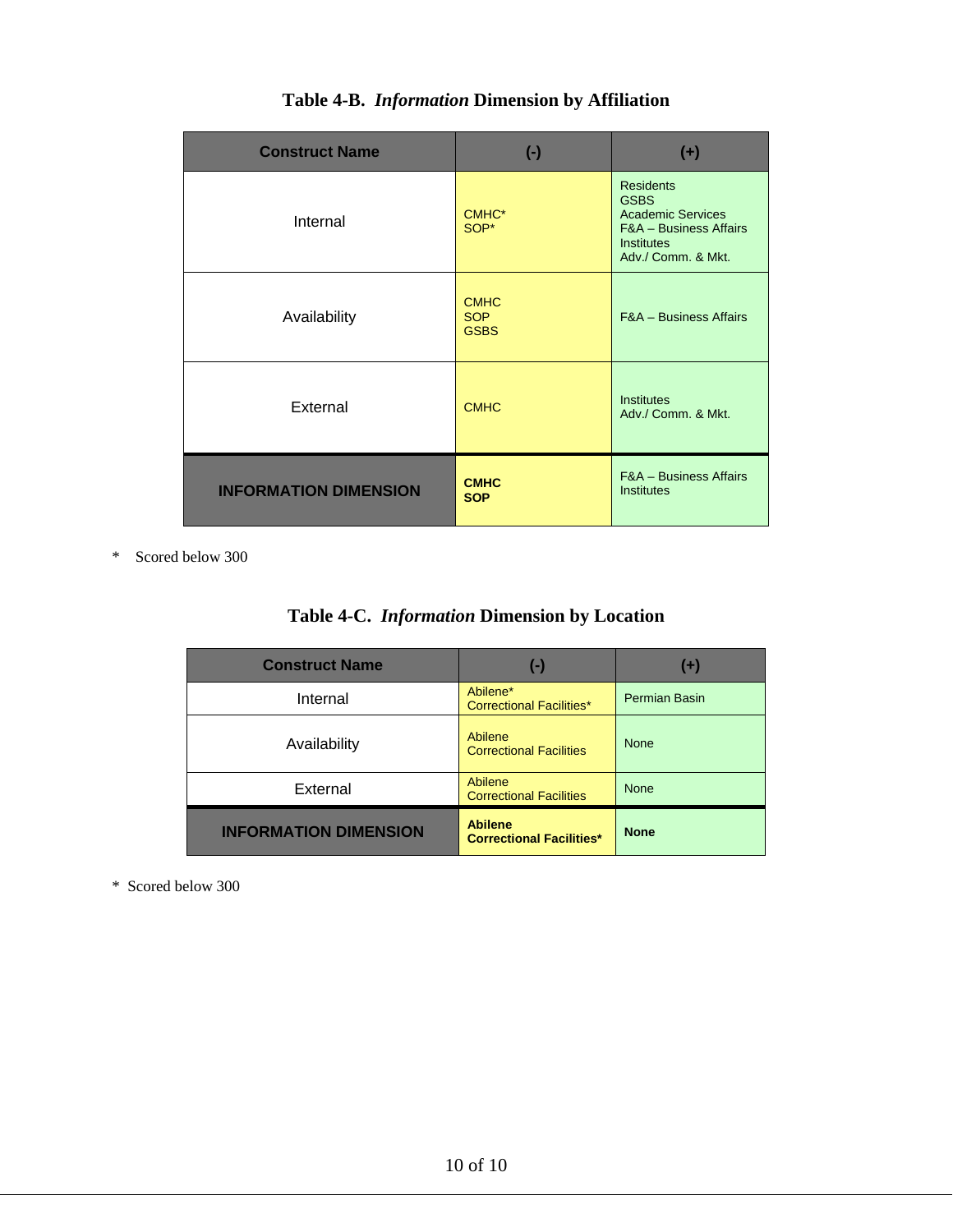#### **Dimension V: Personal**

The *Personal* dimension measures the internalization of stress and the extent to which debilitating social and psychological conditions appear to factors in the lives of an organization's employees. This dimension addresses the important interface between work and home lives, including how that relationship may impact job performance and organizational efficiency. This dimension is composed of four constructs. Brief descriptions of those constructs are provided below. Additional descriptions are available in the OEG reports.

- (1) *Job Satisfaction*: Addresses employees' satisfaction with their overall work situation, including issues concerning employees' evaluation of the availability of time and resources needed to perform jobs effectively;
- (2) *Time and Stress*: Looks at how realistic job demands are given time and resource constraints and captures employees' feelings about their ability to balance home and work demands (*Note: The higher the score, the lower the level of stress.*);
- (3) *Burnout*: Reflects feelings of extreme mental exhaustion than can negatively impact employees' physical health and job performance, leading to lost resources and opportunities in the organization (Note*: The higher the score, the lower the level of burnout.*); and
- (4) *Empowerment*: Measures the degree to which employees feel that they have some control over their jobs and the outcomes of their efforts.

Again, no specific strengths or areas of concern emerged from the data for the *Personal* dimension (see Table 5.A). The TTUHSC construct scores are in line with those of the comparative groups.

| <b>Dimension</b>      | <b>Construct Name</b>   | <b>BENCHMARKS</b> |             |                |                      | <b>TTUHSC</b> |
|-----------------------|-------------------------|-------------------|-------------|----------------|----------------------|---------------|
|                       |                         | <b>Total</b>      | <b>Size</b> | <b>Mission</b> | <b>Higher</b><br>Ed. | $n = 964$     |
| Personal              | <b>Job Satisfaction</b> | 369               | 338         | 365            | 373                  | 363           |
|                       | <b>Time and Stress</b>  | 366               | 338         | 360            | 366                  | 362           |
|                       | <b>Burnout</b>          | 371               | 347         | 369            | 374                  | 357           |
|                       | Empowerment             | 363               | 339         | 361            | 359                  | 347           |
| <b>PERSONAL SCORE</b> |                         | 367<br>340<br>363 |             | 368            | 357                  |               |

Additional insights related to the *Personal* dimension are evident in the dimension and construct scores for the sub-groups organized by primary affiliation and location. Tables 5-B and 5-C list the specific areas that had scores above  $(+)$  all the benchmark scores, as well as those areas whose scores were below (-) all the benchmark comparisons. The latter may indicate the need for further exploration and/or improvement. Affiliations and locations not listed fell within the range of the comparative scores. A spreadsheet comparing the actual scores across affiliation and location is available through the Office of Institutional Planning and Effectiveness (OIPE) upon request.